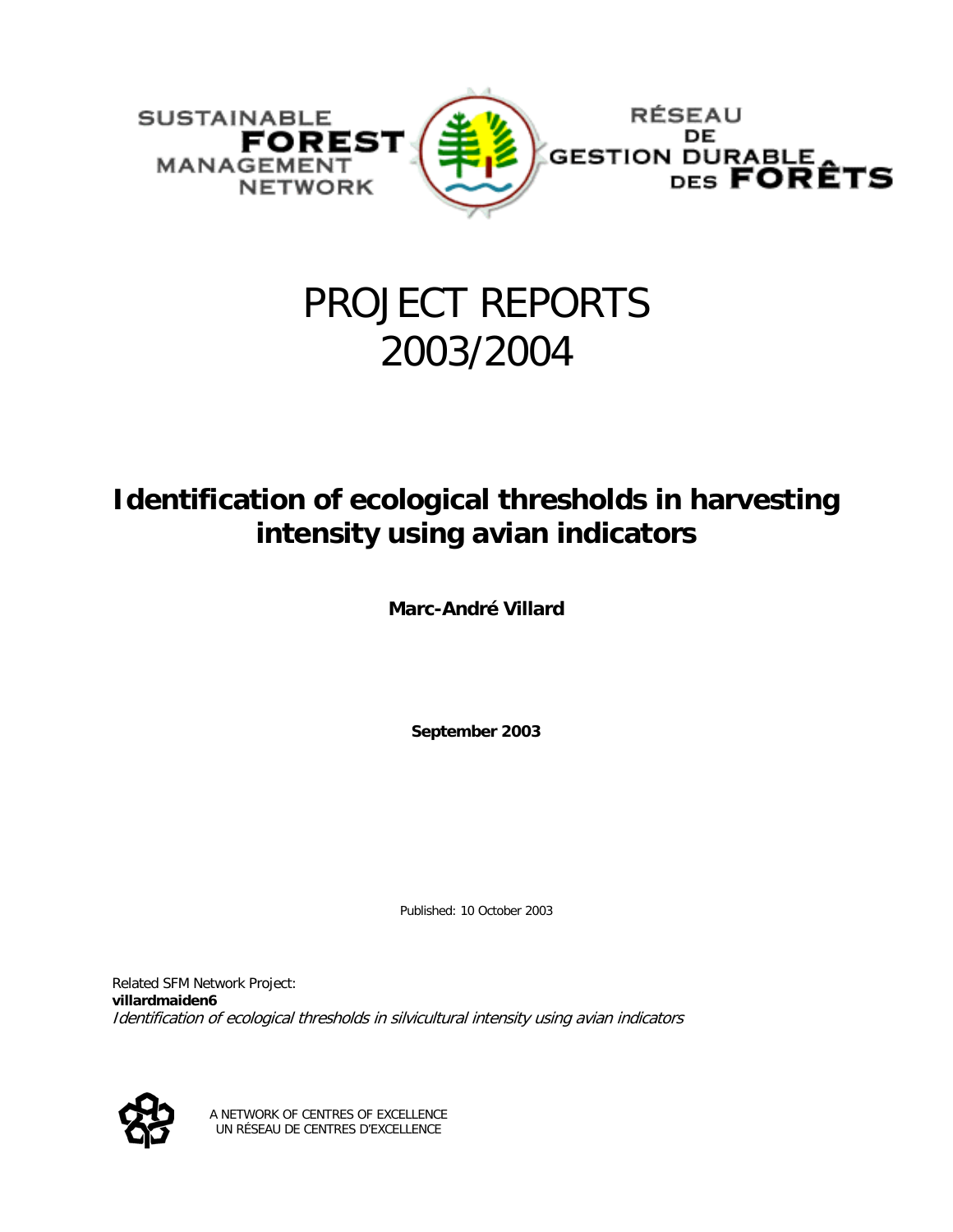### **Identification of ecological thresholds in harvesting intensity using avian indicators**

Marc-André Villard Canada Research Chair in Landscape Conservation Département de biologie Université de Moncton Moncton, NB E1A 3E9 Email: [villarm@umoncton.ca](mailto:villarm@umoncton.ca)

Keywords: birds, indicator species, intensive forest management, logistic regression, New Brunswick, Pileated Woodpecker, resource selection, ROC analysis, thresholds.

September 2003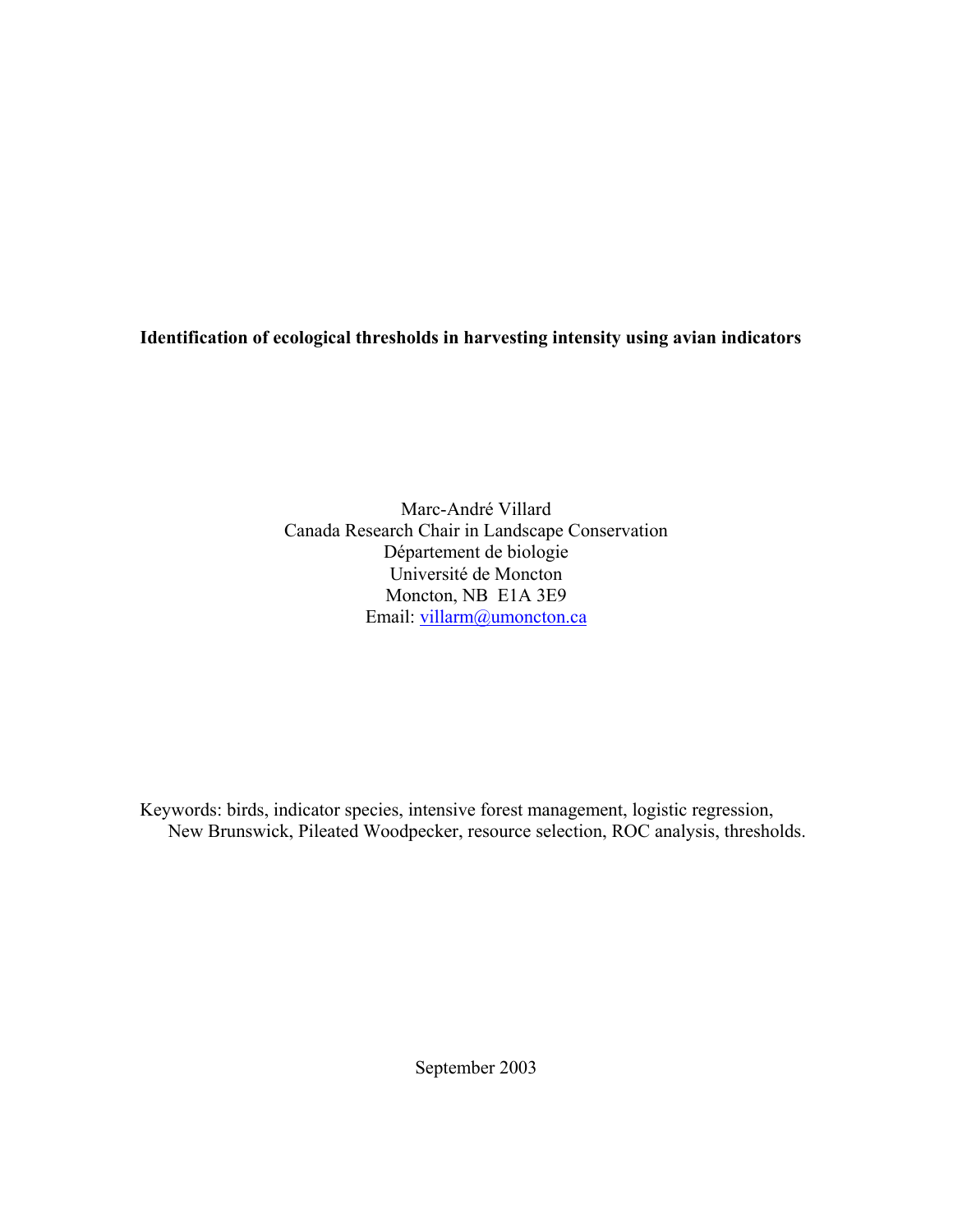#### **Summary**

Forestry is a major economic activity in Canada and particularly in New Brunswick, where 85% of the land surface is occupied by forest lands, mostly under intensive management.A century of highgrading and decades of conifer plantation and spruce budworm control have changed the structure and composition of forest landscapes across the province. Recently, selection systems have increasingly been used to restore the commercial value of shade-tolerant deciduous stands (mainly sugar maple and yellow birch). In this study, we examined the response of forest bird species and species assemblages to gradients in the alteration of their habitat through harvesting and other silvicultural treatments. Our specific goals were to determine (1) whether these responses exhibit clear nonlinearities, or thresholds, and (2) whether responses are similar when comparing species occurrence and reproductive activity. In the event that thresholds could be detected, we aimed to use them (3) to recommend guidelines for conservation planning at stand and landscape scales. We surveyed forest songbirds and woodpeckers at a total of 426 stations over three breeding seasons (2000-2002) in J.D. Irving Ltd's Black Brook District. These stations sampled a wide variety of stand types (conifer-dominated, mixedwood, deciduous-dominated) and silvicultural treatments (retention patches in clearcuts, selection cuts, patch cuts, 35-yr or older spruce plantations). At each station, we also recorded signs of reproductive activity by attracting birds with playbacks of Black-capped Chickadee mobbing calls. We collected vegetation data within a 80-m radius of each station, and landscape data within radii of 500 m and 1 km. Finally, we surveyed wood substrates excavated by the Pileated Woodpecker along four 100-m long transects at a subset of stations **(n=132)**.

Assemblages of woodland-dependent songbird species exhibited nonlinear responses to gradients in the alteration of their habitat, especially at the scale of forest stands. For example, a density of approximately 80 large trees (>30-cm dbh) per hectare, or a canopy closure of at least 70% were required to have a high probability of detecting the complete assemblage of species sensitive to forest harvesting. These thresholds were surprisingly consistent among stand types (coniferous, mixed or deciduous). We also found thresholds in the occurrence of individual species using a statistical method called ROC (receiver-operating characteristic) analysis. However, although these thresholds were objectively defined, few were as visually striking as those found at the level of species assemblages. Our survey of excavated substrates revealed a significant preference for American beech by foraging Pileated Woodpeckers. This woodpecker was significantly more likely to be present in stands with a basal area of American beech (≥8-cm dbh) of at least 3.5  $\text{m}^2$  / ha. Finally, we could not assess the effects of silvicultural (or harvesting) intensity on the viability of songbird populations, as originally proposed, owing to the difficulty of obtaining reliable estimates of reproductive success. Indeed, our index or reproductive activity tended to underestimate the actual reproductive success of songbirds at the scale of sampling stations. Nonetheless, the thresholds we found in the occurrence of forest songbirds and the Pileated Woodpecker provide useful guidelines for initial conservation planning, especially if we provide for a margin of error and consider them to be somewhat liberal. We still have to ascertain whether meeting these "occurrence thresholds" is enough to maintain viable populations at the scale of management units.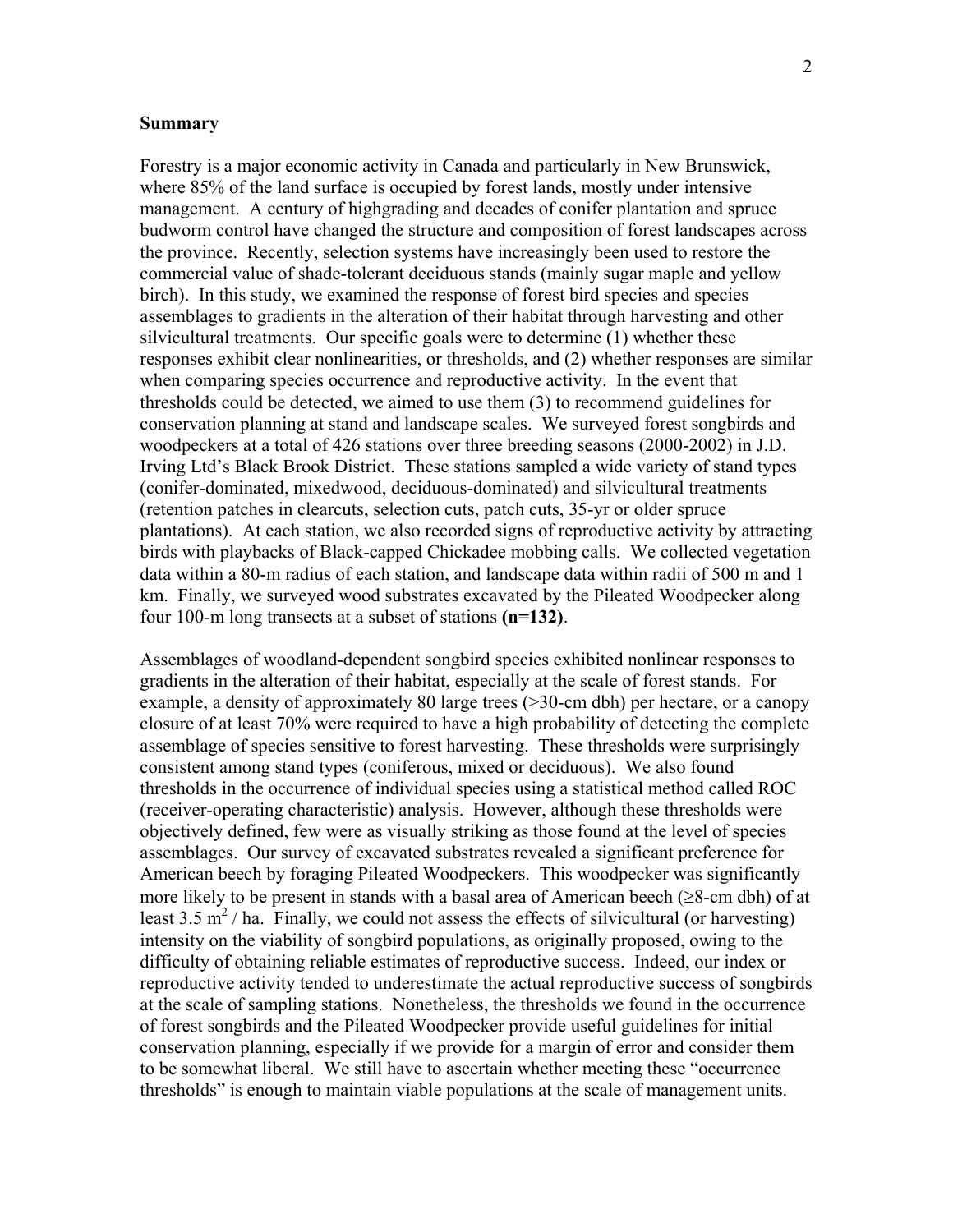#### **Original research questions and objectives**

The general objective of this research project was to determine over what range of intensity silviculture may compromise the viability of forest bird populations. Most species of forest birds can persist and reproduce successfully in landscapes which maintain a high proportion of uncut stands; our specific question was: do breeding populations disappear relatively suddenly as silviculture is intensified and an increasing proportion of the landscape is harvested?

To answer this question, we selected forest landscapes (ca. 1-km radius circles) covering a range of silvicultural intensities and we recorded (1) the presence and abundance of forest bird species, (2) signs of reproductive activity, and (3) the presence of the Pileated Woodpecker or signs of its foraging activity. This woodpecker requires large-diameter trees for nesting, roosting, and foraging, and hence we expected that it should be sensitive to intensive silviculture. This species plays an important ecological role by excavating large cavities in trees that are also used by a variety of other animal species. Because we only sampled mature or old stands and spruce plantations that were at least 35 years old, we replaced the term "silvicultural intensity" by "harvesting intensity".

The study was conducted in J.D. Irving Ltd's Black Brook District, a 1900  $\text{km}^2$ , privately-owned area located in northwestern New Brunswick (Figure 1).



Figure 1: Location of study area, J.D. Irving Ltd's Black Brook District, in northwestern New Brunswick.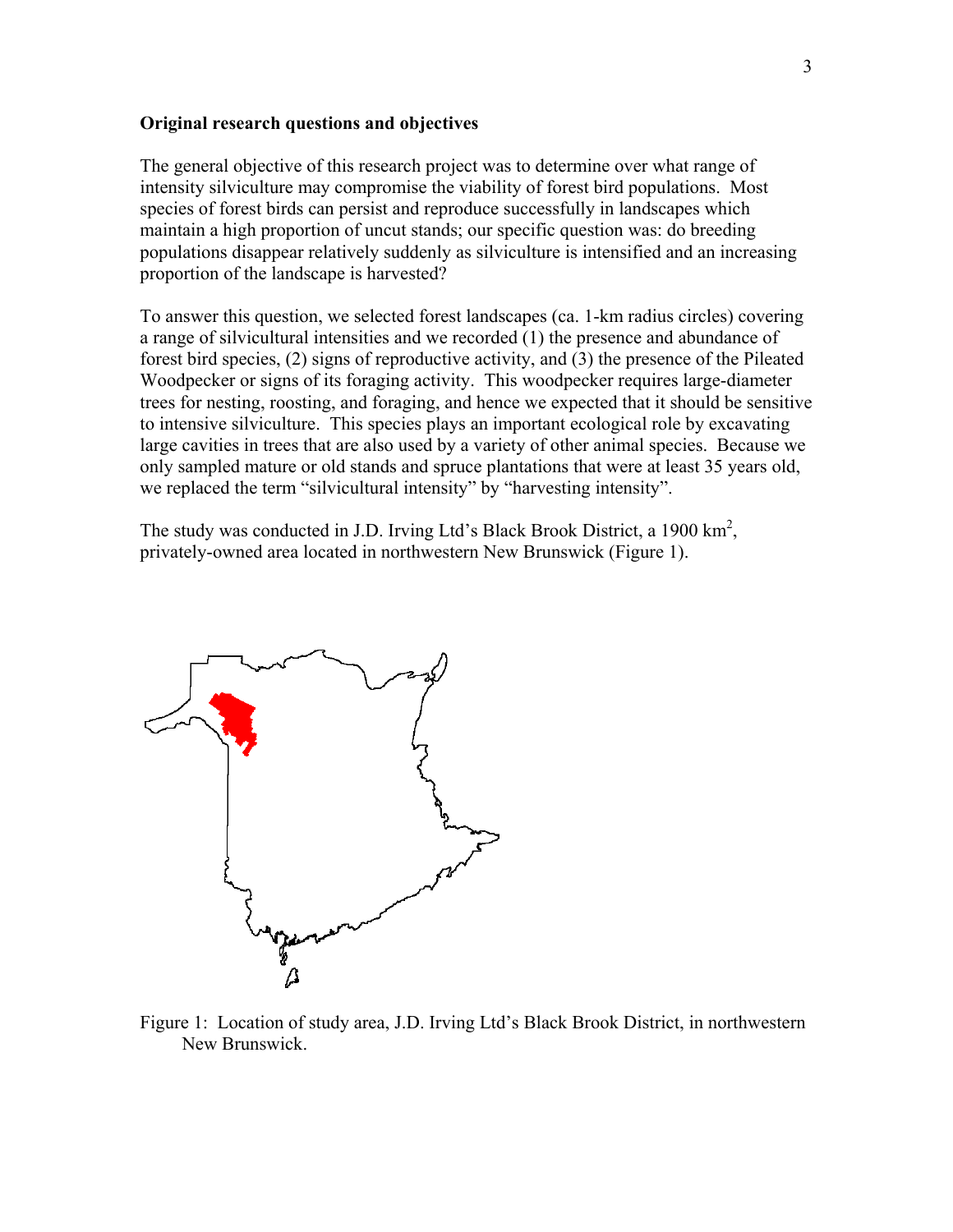#### **Key findings and deliverables**

My students and I (1) adapted a statistical approach previously not used in ecology to objectively define thresholds (nonlinearities) in species response, (2) we determined a list of forest bird species significantly affected by intensive harvesting at either stand or landscape scales, and (3) we derived thresholds in the occurrence of these sensitive species which can either be expressed in terms of stand or landscape structure characteristics (e.g. density of large trees, percent mature/old woodland) or as points along a multivariate gradient encapsulating several aspects of forest structure and composition. The threshold values obtained represent key deliverables for our partners. Of course, these threshold values should not be used as rules-of-thumb for sustainable forest management until they are validated in other study areas, and confronted to thresholds observed in the occurrence of other taxa or even in the rates of certain key ecological processes. Nonetheless, these threshold values are a major improvement over some of the current, relatively subjective prescriptions used on public lands in some provinces and, as such, have clear applications for conservation planning in managed forest landscapes. We propose to use these thresholds as working hypotheses which require testing and validation.



Figure 2. Relationship between the density of large trees and the cumulative richness of species responding negatively to harvesting intensity (Guénette and Villard, in prep.).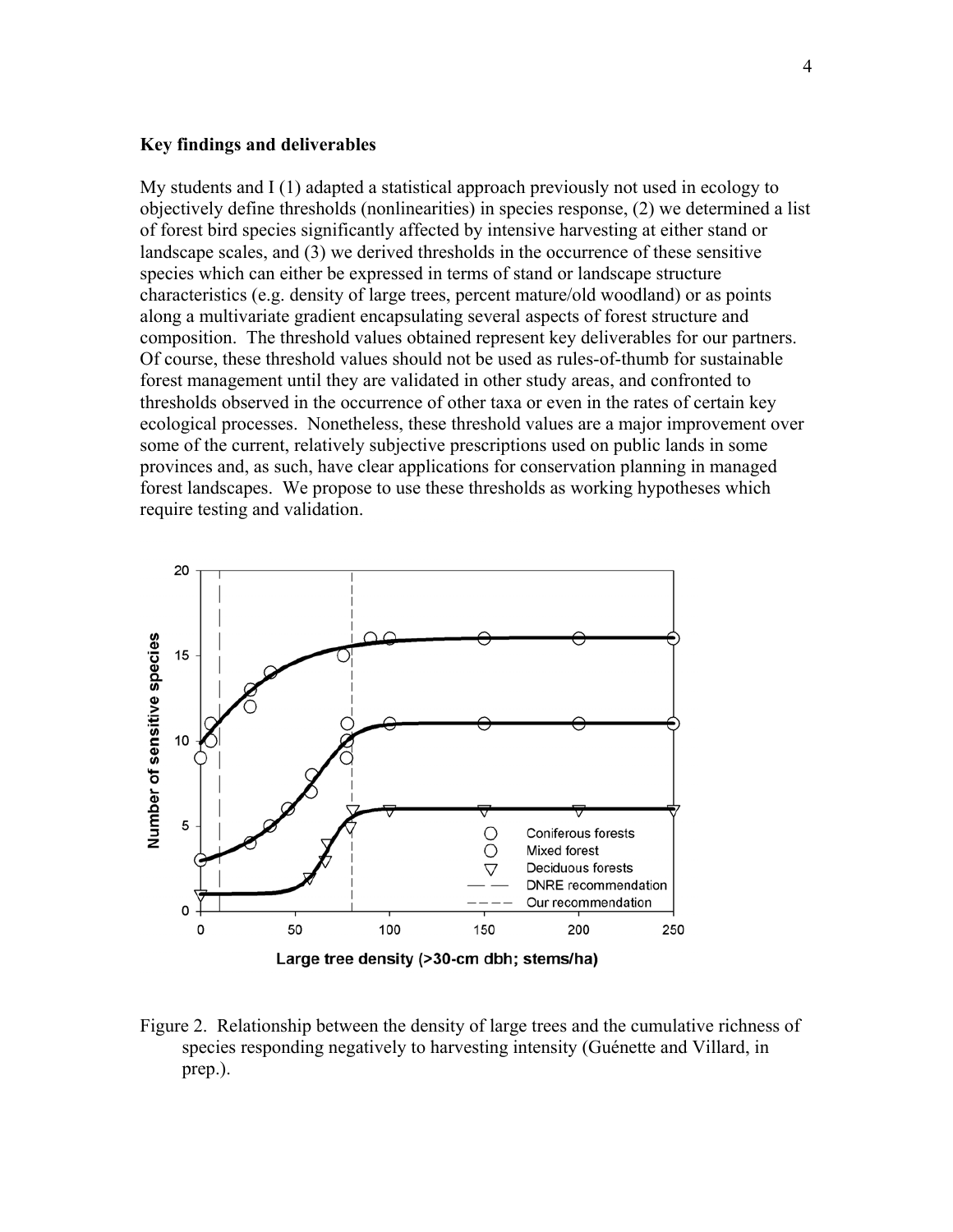In New Brunswick, for example, our threshold for the density of large trees (Figure 2) is approximately eight times higher than that recommended in the provincial guidelines, based on the literature and expert advice (Beaudette and Makepeace, New Brunswick Dept. of Natural Resources [NB-DNR], pers. comm.). The apparent importance of American beech for Pileated Woodpecker foraging (Figure 3), and possibly for nesting, also contrasts strongly with current harvest practices aiming to actively suppress this species in favour of more commercially desirable ones (sugar maple and yellow birch). That being said, the woodpecker's attraction to beech might reflect the increasing prevalence of the bark disease sweeping northeastern North America.



Figure 3. ROC-derived threshold in the probability of presence of the Pileated Woodpecker as a function of American beech basal area (see text for details) (Lemaître and Villard, in prep.).

We also found thresholds in the proportion of mature/old untreated woodland at the landscape scale, or in its configuration (mean area of patches), but fewer species responded to variables at that scale when controlling for stand-level habitat characteristics.

Thus, even though these thresholds were obtained by sampling a relatively small area  $(1900 \text{ km}^2)$  and they have not yet been validated elsewhere, representatives of the NB-DNR have taken note of our these values as they are currently developing the new set of guidelines for the 2007-2012 Crown land management plans.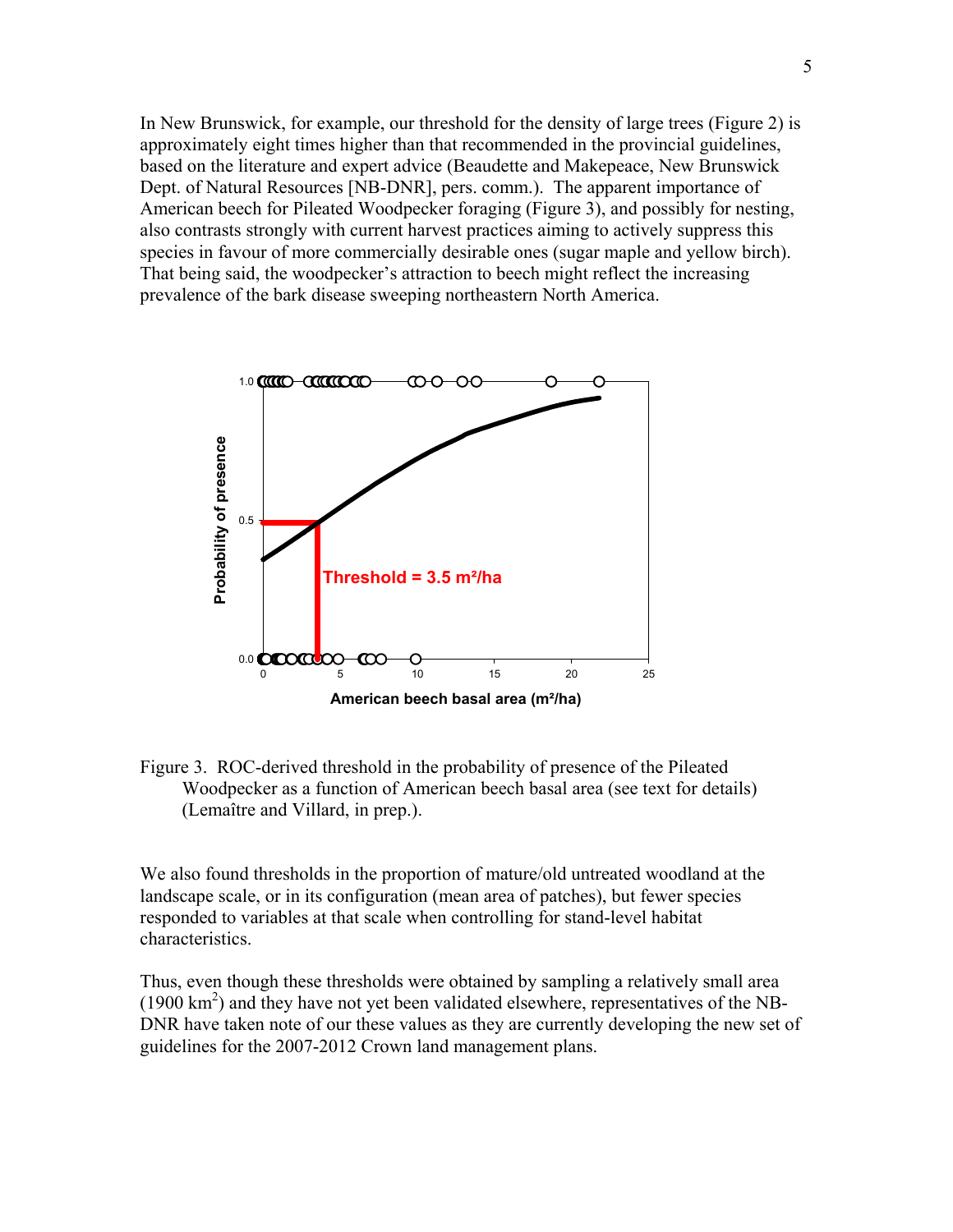#### **Contributions to the advancement of knowledge**

The definition of quantitative targets for the conservation of biodiversity is still in its infancy. Of course, a variety of approaches have been examined to derive rules-of-thumb for management, but the validity of these approaches has either been called into question (e.g. minimum viable populations) or their accuracy has been found to be very sensitive to the quality of the parameters used in models (e.g. population viability analysis).

Most conservation studies tend to document the degree of correlation between a "dose" (e.g. harvesting intensity) and a response (e.g. probability of occurrence, abundance, reproductive success) without paying much attention to the shape of this response. M.Sc. student Jean-Sébastien Guénette actually had to adapt a method previously used in clinical medicine (Zweig and Campbell 1993) to objectively determine threshold values in the response of the target bird species. Prior to that, ROC analysis had strictly been used in ecology to assess the goodness-of-fit of logistic regression models, and even this was a rare occurrence (Manel et al. 2001). We then used the species-specific thresholds obtained using ROC analysis to plot the expected species richness of sites along gradients in harvesting intensity, which allowed us to obtain threshold values for actual species assemblages rather than individual species. We view these "assemblage-level thresholds" as even more informative for forest management because they provide a broader perspective on potential tradeoffs: they are less sensitive to extremes and we expect them to be more consistent geographically, at least within the collective ranges of the majority of the species. From the two master's theses generated by this project, two papers are currently in review (*Ecological Bulletins* and *Journal of Applied Ecology*), and two others are close to submission. A fifth manuscript is in preparation.

#### **Benefits to partners and other organizations**

The results of this project have been presented to our partners at meetings of J.D. Irving Ltd's Forest Research Advisory Committee (hereafter JDI's FRAC) and at J.D. Irving's Science Forum (Fredericton, 8 April 2003). NB-DNR was represented both at FRAC meetings and at the Science Forum. We also met with NB-DNR representatives in Fredericton on 15 April 2003 and in Moncton on 29 July 2003 to discuss our results in details, and adjustments to some of DNR's threshold values to be used for the 2007-2012 Crown land management plans. JDI's FRAC is also currently examining harvest planning scenarios for its flagship District (Black Brook) which incorporate DNR's guidelines adjusted based on this study's findings. DNR's guidelines are used to estimate the supply of wildlife habitat and, when necessary, to adjust harvest planning to maintain or increase this supply.

The basic approach and main results obtained through this work have also been summarized in a popular article published in *Elements*, New Brunswick Environmental Network's electronic newsletter (Villard 2003). In addition, my students and I gave public presentations in Edmundston as part of a regular meeting of the Madawaska Ornithology Club (10 April 2002), a workshop on hardwood forest management (8 May